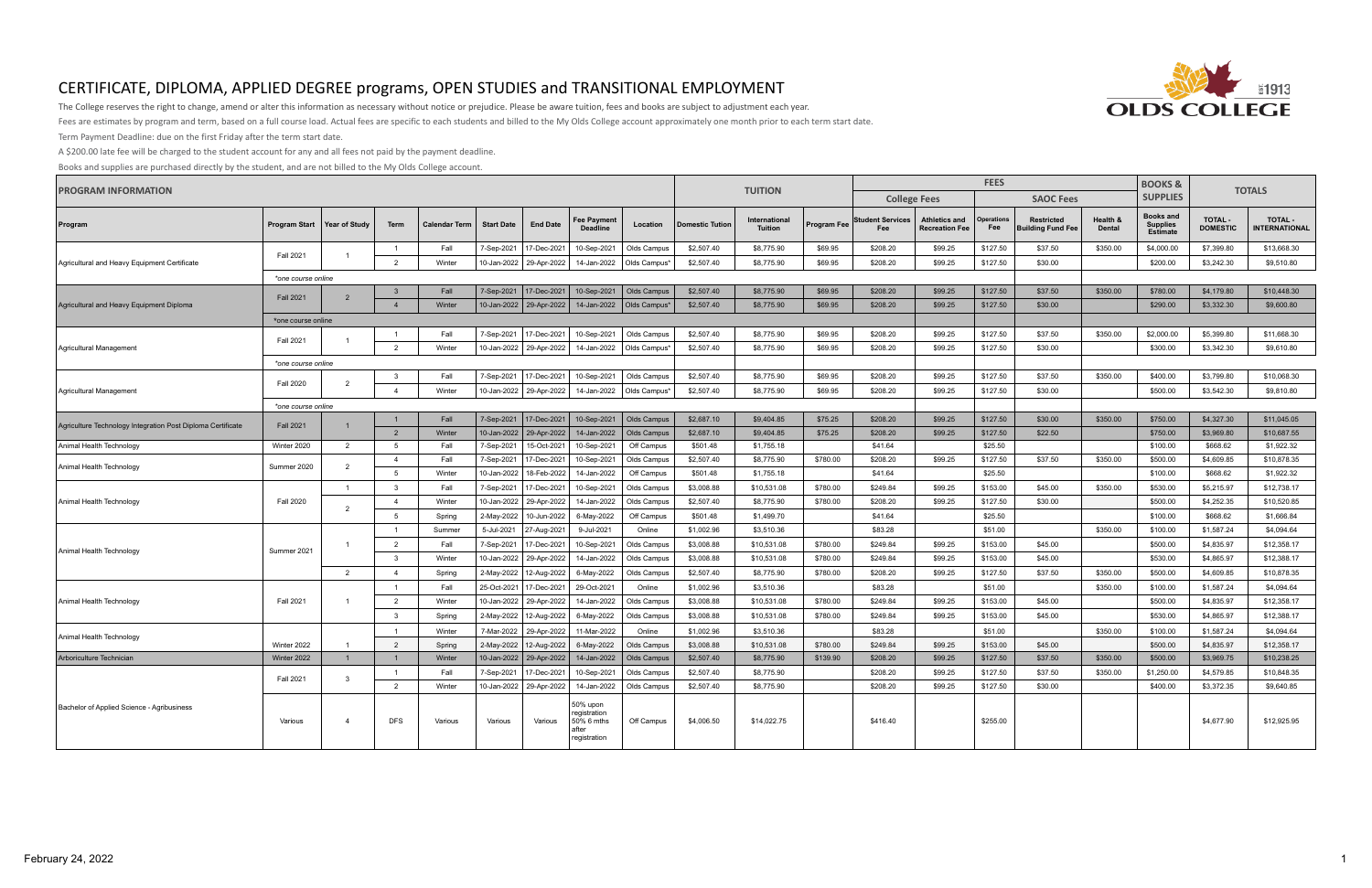

The College reserves the right to change, amend or alter this information as necessary without notice or prejudice. Please be aware tuition, fees and books are subject to adjustment each year.

Fees are estimates by program and term, based on a full course load. Actual fees are specific to each students and billed to the My Olds College account approximately one month prior to each term start date.

Term Payment Deadline: due on the first Friday after the term start date.

A \$200.00 late fee will be charged to the student account for any and all fees not paid by the payment deadline.

| <b>PROGRAM INFORMATION</b>                             |                                    |                                                                |                |                      |                   |                           |                                                                 |                                       |                                                                                            |                                 |             | <b>FEES</b>                    |                                               |                          |                                               |                    |                                                        | <b>TOTALS</b>                     |                                                                                                                |
|--------------------------------------------------------|------------------------------------|----------------------------------------------------------------|----------------|----------------------|-------------------|---------------------------|-----------------------------------------------------------------|---------------------------------------|--------------------------------------------------------------------------------------------|---------------------------------|-------------|--------------------------------|-----------------------------------------------|--------------------------|-----------------------------------------------|--------------------|--------------------------------------------------------|-----------------------------------|----------------------------------------------------------------------------------------------------------------|
|                                                        |                                    |                                                                |                |                      |                   |                           |                                                                 |                                       |                                                                                            | <b>TUITION</b>                  |             |                                | <b>College Fees</b>                           |                          | <b>SAOC Fees</b>                              |                    | <b>SUPPLIES</b>                                        |                                   |                                                                                                                |
| Program                                                | Program Start                      | Year of Study                                                  | Term           | <b>Calendar Term</b> | <b>Start Date</b> | <b>End Date</b>           | <b>Fee Payment</b><br><b>Deadline</b>                           | Location                              | <b>Domestic Tution</b>                                                                     | International<br><b>Tuition</b> | Program Fee | <b>Student Services</b><br>Fee | <b>Athletics and</b><br><b>Recreation Fee</b> | <b>Operations</b><br>Fee | <b>Restricted</b><br><b>Building Fund Fee</b> | Health &<br>Dental | <b>Books and</b><br><b>Supplies</b><br><b>Estimate</b> | <b>TOTAL -</b><br><b>DOMESTIC</b> | <b>TOTAL -</b><br><b>INTERNATIONAL</b>                                                                         |
|                                                        | <b>Fall 2021</b>                   | 3                                                              | $\overline{1}$ | Fall                 | 1-Nov-2021        | 17-Dec-2021               | 5-Nov-2021                                                      | Online                                | \$1,504.44                                                                                 | \$5,265.54                      |             | \$124.92                       |                                               | \$76.50                  |                                               | \$350.00           | \$250.00                                               | \$2,305.86                        | \$6,066.96                                                                                                     |
|                                                        |                                    |                                                                | $\overline{2}$ | Winter               |                   | 10-Jan-2022   11-May-2022 | 14-Jan-2022                                                     | Online                                | \$3,510.36                                                                                 | \$12,286.26                     |             | \$291.48                       |                                               | \$178.50                 |                                               |                    | \$250.00                                               | \$4,230.34                        | \$13,006.24                                                                                                    |
| Bachelor of Applied Science - Golf Course Management   | Various                            | $\overline{4}$                                                 | <b>DFS</b>     | Various              | Various           | Various                   | 50% upon<br>registration<br>50% 6 mths<br>after<br>registration | Off Campus                            | \$4,006.50                                                                                 | \$14,022.75                     |             | \$416.40                       |                                               | \$255.00                 |                                               |                    |                                                        | \$4,677.90                        | \$12,925.95                                                                                                    |
|                                                        |                                    |                                                                | $\overline{1}$ | Fall                 | 1-Nov-2021        | 17-Dec-2021               | 5-Nov-2021                                                      | Online                                | \$1,504.44                                                                                 | \$5,265.54                      |             | \$124.92                       |                                               | \$76.50                  |                                               | \$350.00           | \$250.00                                               | \$2,305.86                        | \$6,066.96                                                                                                     |
|                                                        | <b>Fall 2021</b>                   | -3                                                             | $\overline{2}$ | Winter               | 10-Jan-2022       | 29-Apr-2022               | 14-Jan-2022                                                     | Olds Campus                           | \$3,008.88                                                                                 | \$10,531.08                     |             | \$249.84                       | \$99.25                                       | \$153.00                 | \$37.50                                       |                    | \$250.00                                               | \$3,798.47                        | \$11,320.67                                                                                                    |
|                                                        |                                    |                                                                | $\mathbf{3}$   | Spring               | 2-May-2022        | 24-Jun-2022               | 6-May-2022                                                      | Online                                | \$501.48                                                                                   | \$1,755.18                      |             | \$41.64                        |                                               | \$25.50                  |                                               |                    |                                                        | \$568.62                          | \$1,822.32                                                                                                     |
| Bachelor of Applied Science - Horticulture             | <b>Fall 2020</b>                   | $\overline{4}$                                                 | $\overline{4}$ | Fall                 | 7-Sep-2021        | 29-Oct-2021               | 10-Sep-2021                                                     | Online                                | \$501.48                                                                                   | \$1,755.18                      |             | \$41.64                        |                                               | \$25.50                  |                                               |                    |                                                        | \$568.62                          | \$1,822.32                                                                                                     |
|                                                        | Various                            | $\overline{4}$                                                 | <b>DFS</b>     | Various              | Various           | Various                   | 50% upon<br>registration<br>50% 6 mths<br>after<br>registration | Off Campus                            | \$4,006.50                                                                                 | \$14,022.75                     |             | \$416.40                       |                                               | \$255.00                 |                                               |                    |                                                        | \$4,677.90                        | \$12,925.95                                                                                                    |
| Brewmaster & Brewery Operations Management             | <b>Fall 2021</b>                   | $\overline{1}$                                                 | $\overline{1}$ | Fall                 | 7-Sep-2021        | 17-Dec-2021               | 10-Sep-2021                                                     | Olds Campus                           | \$2,507.40                                                                                 | \$8,775.90                      | \$436.03    | \$208.20                       | \$99.25                                       | \$127.50                 | \$37.50                                       | \$350.00           | \$500.00                                               | \$4,265.88                        | \$10,534.38                                                                                                    |
|                                                        |                                    |                                                                | 2              | Winter               |                   | 10-Jan-2022   29-Apr-2022 |                                                                 | 14-Jan-2022   Olds Campus*            | \$2,507.40                                                                                 | \$8,775.90                      | \$436.03    | \$208.20                       | \$99.25                                       | \$127.50                 | \$37.50                                       |                    | \$500.00                                               | \$3,915.88                        | \$10,184.38                                                                                                    |
|                                                        | *one course online                 |                                                                |                |                      |                   |                           |                                                                 |                                       |                                                                                            |                                 |             |                                |                                               |                          |                                               |                    |                                                        |                                   |                                                                                                                |
|                                                        | <b>Fall 2020</b>                   | $\overline{2}$                                                 | $\overline{3}$ | Fall                 |                   |                           | 7-Sep-2021   17-Dec-2021   10-Sep-2021   Olds Campus            |                                       | \$2,507.40                                                                                 | \$8,775.90                      | \$436.03    | \$208.20                       | \$99.25                                       | \$127.50                 | \$37.50                                       | \$350.00           | \$500.00                                               | \$4,265.88                        | \$10,534.38                                                                                                    |
|                                                        |                                    |                                                                | $\overline{4}$ | Winter               |                   | 10-Jan-2022   29-Apr-2022 | 14-Jan-2022                                                     | Olds Campus                           | \$2,507.40                                                                                 | \$8,775.90                      | \$436.03    | \$208.20                       | \$99.25                                       | \$127.50                 | \$37.50                                       |                    |                                                        | \$3,415.88                        | \$9,684.38                                                                                                     |
| Business Management Certificate                        | <b>Fall 2021</b>                   | -1                                                             |                | Fall                 | 7-Sep-2021        | 17-Dec-2021               | 10-Sep-2021                                                     | Olds Campus,<br>blended or<br>Online* | \$2,507.40                                                                                 | \$8,775.90                      |             | \$208.20                       | \$99.25                                       | \$127.50                 | \$30.00                                       | \$350.00           | \$1,250.00                                             | \$4,572.35                        | \$10,840.85                                                                                                    |
|                                                        |                                    |                                                                | $\overline{2}$ | Winter               |                   | 10-Jan-2022   29-Apr-2022 | 14-Jan-2022                                                     | Olds Campus,<br>blended or<br>Online* | \$2,507.40                                                                                 | \$8,775.90                      |             | \$208.20                       | \$99.25                                       | \$127.50                 | \$30.00                                       |                    | \$750.00                                               | \$3,722.35                        | \$9,990.85                                                                                                     |
|                                                        |                                    | *one course online *Blended program delivery options available |                |                      |                   |                           |                                                                 |                                       |                                                                                            |                                 |             |                                |                                               |                          |                                               |                    |                                                        |                                   |                                                                                                                |
| Business Management Diploma - General Management Major | <b>Fall 2021</b>                   | $\overline{2}$                                                 | - 3            | Fall                 |                   | 7-Sep-2021   17-Dec-2021  | 10-Sep-2021                                                     | Olds Campus                           | \$2,507.40                                                                                 | \$8,775.90                      |             | \$208.20                       | \$99.25                                       | \$127.50                 | \$37.50                                       | \$350.00           | \$1,250.00                                             | \$4,579.85                        | \$10,848.35                                                                                                    |
|                                                        |                                    |                                                                | $\overline{4}$ | Winter               |                   | 10-Jan-2022   29-Apr-2022 | 14-Jan-2022                                                     | Olds Campus                           | \$2,507.40                                                                                 | \$8,775.90                      |             | \$208.20                       | \$99.25                                       | \$127.50                 | \$37.50                                       |                    | \$750.00                                               | \$3,729.85                        | \$9,998.35                                                                                                     |
|                                                        | <b>Fall 2021</b>                   | $\overline{1}$                                                 | $\overline{1}$ | Fall                 | 7-Sep-2021        | 17-Dec-2021               | 10-Sep-2021                                                     | Olds Campus*                          | \$2,507.40                                                                                 | \$8,775.90                      |             | \$208.20                       | \$99.25                                       | \$127.50                 | \$30.00                                       | \$350.00           | \$1,250.00                                             | \$4,572.35                        | \$10,840.85                                                                                                    |
| Business Management Diploma - Sports Management Major  |                                    |                                                                | $\overline{2}$ | Winter               | 10-Jan-2022       | 29-Apr-2022               | 14-Jan-2022                                                     | Olds Campus*                          | \$2,507.40                                                                                 | \$8,775.90                      |             | \$208.20                       | \$99.25                                       | \$127.50                 | \$37.50                                       |                    | \$750.00                                               | \$3,729.85                        | \$9,998.35                                                                                                     |
|                                                        | <b>Fall 2020</b>                   | $\overline{2}$                                                 | $\overline{3}$ | Fall                 | 7-Sep-2021        | 17-Dec-2021               | 10-Sep-2021                                                     | Olds Campus                           | \$2,507.40                                                                                 | \$8,775.90                      |             | \$208.20                       | \$99.25                                       | \$127.50                 | \$37.50                                       | \$350.00           | \$1,250.00                                             | \$4,579.85                        | \$10,848.35                                                                                                    |
|                                                        |                                    |                                                                | $\overline{4}$ | Winter               | 10-Jan-2022       | 29-Apr-2022               | 14-Jan-2022                                                     | Olds Campus                           | \$2,507.40                                                                                 | \$8,775.90                      |             | \$208.20                       | \$99.25                                       | \$127.50                 | \$37.50                                       |                    | \$750.00                                               | \$3,729.85                        | \$9,998.35                                                                                                     |
|                                                        | *one course will be offered online |                                                                |                |                      |                   |                           |                                                                 |                                       |                                                                                            |                                 |             |                                |                                               |                          |                                               |                    |                                                        |                                   |                                                                                                                |
|                                                        | <b>Fall 2021</b>                   |                                                                | $\overline{1}$ | Fall                 |                   | 25-Oct-2021   17-Dec-2021 | 29-Oct-2021                                                     | Online                                | \$1,002.96                                                                                 | \$3,510.36                      |             | \$83.28                        |                                               | \$51.00                  |                                               | \$350.00           | \$500.00                                               | \$1,987.24                        | \$4,494.64                                                                                                     |
| Equine Reproduction Technician                         |                                    |                                                                |                |                      |                   |                           |                                                                 |                                       | 2   Winter   10-Jan-2022   24-Jun-2022   14-Jan-2022   Blended*   \$4,011.84   \$14,041.44 |                                 |             | \$333.12                       | $$99.25$ $$204.00$                            |                          | \$45.00                                       |                    |                                                        |                                   | $\begin{array}{ c c c c c c } \hline \text{$500.00} & \text{$5,193.21} & \text{$15,222.81} \hline \end{array}$ |
|                                                        |                                    | *Online - Jan 10 to March 5, On Campus - March 14 to June 24   |                |                      |                   |                           |                                                                 |                                       |                                                                                            |                                 |             |                                |                                               |                          |                                               |                    |                                                        |                                   |                                                                                                                |
| Farrier Science                                        | <b>Fall 2021</b>                   | $\overline{1}$                                                 | $\overline{1}$ | Fall                 |                   |                           | 7-Sep-2021   17-Dec-2021   10-Sep-2021   Olds Campus*           |                                       | \$2,507.40                                                                                 | \$8,775.90                      | \$94.46     | \$208.20                       | \$99.25                                       | \$127.50                 | \$30.00                                       | \$350.00           | \$3,375.00                                             | \$6,791.81                        | \$13,060.31                                                                                                    |
|                                                        |                                    |                                                                | 2              | Winter               |                   |                           | 10-Jan-2022   29-Apr-2022   14-Jan-2022   Olds Campus           |                                       | \$2,507.40                                                                                 | \$8,775.90                      | \$94.46     | \$208.20                       | \$99.25                                       | \$127.50                 | \$37.50                                       |                    | \$200.00                                               | \$3,274.31                        | \$9,542.81                                                                                                     |
|                                                        |                                    | *one course will be offered online                             |                |                      |                   |                           |                                                                 |                                       |                                                                                            |                                 |             |                                |                                               |                          |                                               |                    |                                                        |                                   |                                                                                                                |
|                                                        | <b>Fall 2021</b>                   | $\overline{1}$                                                 | $\overline{1}$ | Fall                 |                   |                           | 7-Sep-2021 26-Nov-2021   10-Sep-2021   Olds Campus              |                                       | \$12,582.45                                                                                | \$44,038.58                     |             | \$208.20                       |                                               | \$127.50                 |                                               |                    | \$1,000.00                                             | \$13,918.15                       | \$45,374.28                                                                                                    |
| Heavy Equipment Operator                               | Winter 2022                        | $\mathbf{1}$                                                   | $\overline{1}$ | Winter               |                   |                           | 7-Mar-2022 27-May-2022 11-Mar-2022 0lds Campus                  |                                       | \$12,582.45                                                                                | \$44,038.58                     |             | \$208.20                       | \$99.25                                       | \$127.50                 |                                               |                    | \$1,000.00                                             | \$14,017.40                       | \$45,473.53                                                                                                    |
|                                                        | Various                            | $\overline{1}$                                                 | <b>DFS</b>     | Various              | Various           | Various                   | Various                                                         | Off Campus                            |                                                                                            |                                 |             |                                |                                               |                          |                                               |                    |                                                        |                                   |                                                                                                                |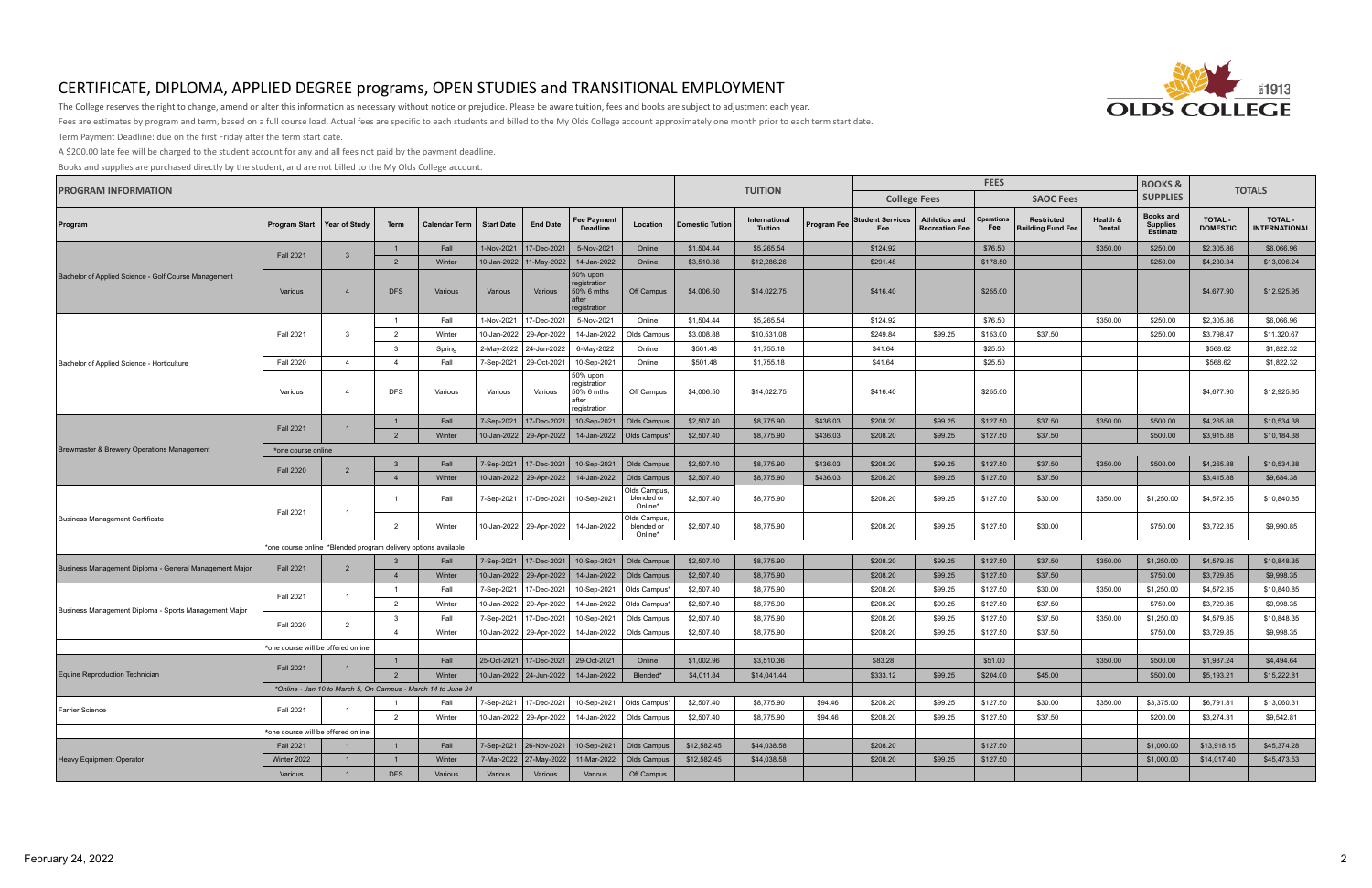

The College reserves the right to change, amend or alter this information as necessary without notice or prejudice. Please be aware tuition, fees and books are subject to adjustment each year.

Fees are estimates by program and term, based on a full course load. Actual fees are specific to each students and billed to the My Olds College account approximately one month prior to each term start date.

Term Payment Deadline: due on the first Friday after the term start date.

A \$200.00 late fee will be charged to the student account for any and all fees not paid by the payment deadline.

| <b>PROGRAM INFORMATION</b>                                                                    |                                    |                                    |                |                      |                   |                           |                                       | <b>TUITION</b>     |                        |                                 |             | <b>FEES</b>                    | <b>BOOKS &amp;</b>                            | <b>TOTALS</b>            |                                               |                           |                                                        |                                   |                                        |
|-----------------------------------------------------------------------------------------------|------------------------------------|------------------------------------|----------------|----------------------|-------------------|---------------------------|---------------------------------------|--------------------|------------------------|---------------------------------|-------------|--------------------------------|-----------------------------------------------|--------------------------|-----------------------------------------------|---------------------------|--------------------------------------------------------|-----------------------------------|----------------------------------------|
|                                                                                               |                                    |                                    |                |                      |                   |                           |                                       |                    |                        |                                 |             |                                | <b>College Fees</b>                           |                          | <b>SAOC Fees</b>                              |                           | <b>SUPPLIES</b>                                        |                                   |                                        |
| Program                                                                                       | <b>Program Start</b>               | <b>Year of Study</b>               | Term           | <b>Calendar Term</b> | <b>Start Date</b> | <b>End Date</b>           | <b>Fee Payment</b><br><b>Deadline</b> | Location           | <b>Domestic Tution</b> | International<br><b>Tuition</b> | Program Fee | <b>Student Services</b><br>Fee | <b>Athletics and</b><br><b>Recreation Fee</b> | <b>Operations</b><br>Fee | <b>Restricted</b><br><b>Building Fund Fee</b> | Health &<br><b>Dental</b> | <b>Books and</b><br><b>Supplies</b><br><b>Estimate</b> | <b>TOTAL -</b><br><b>DOMESTIC</b> | <b>TOTAL -</b><br><b>INTERNATIONAL</b> |
|                                                                                               |                                    |                                    | $\overline{1}$ | Fall                 | 7-Sep-2021        | 7-Dec-2021                | 10-Sep-2021                           | Olds Campus        | \$2,507.40             | \$8,775.90                      | \$69.95     | \$208.20                       | \$99.25                                       | \$127.50                 | \$37.50                                       | \$350.00                  | \$750.00                                               | \$4,149.80                        | \$10,418.30                            |
|                                                                                               | <b>Fall 2021</b>                   |                                    | $\overline{2}$ | Winter               | 10-Jan-2022       | 29-Apr-2022               | 14-Jan-2022                           | Olds Campus        | \$2,005.92             | \$7,020.72                      | \$69.95     | \$166.56                       | \$99.25                                       | \$102.00                 | \$30.00                                       |                           | \$400.00                                               | \$2,873.68                        | \$7,888.48                             |
| Horticulture Technologist                                                                     |                                    |                                    | $\mathbf{3}$   | Spring               | 2-May-2022        | 30-Jun-2022               | 6-May-2022                            | Off Campus         | \$501.48               | \$1,755.18                      |             | \$41.64                        |                                               | \$25.50                  |                                               |                           |                                                        | \$568.62                          | \$1,822.32                             |
|                                                                                               |                                    |                                    | $\overline{4}$ | Summer               | 28-Jun-2021       | 20-Aug-2021               | 2-Jul-2021                            | Off Campus         | \$501.48               | \$1,755.18                      |             | \$41.64                        |                                               | \$25.50                  |                                               |                           |                                                        | \$568.62                          | \$1,822.32                             |
|                                                                                               | <b>Fall 2020</b>                   | $\overline{2}$                     | 5              | Fall                 | 7-Sep-2021        | 7-Dec-2021                | 10-Sep-2021                           | Olds Campus        | \$1,504.44             | \$5,265.54                      | \$69.95     | \$124.92                       | \$99.25                                       | \$76.50                  | \$22.50                                       | \$350.00                  | \$400.00                                               | \$2,647.56                        | \$6,408.66                             |
|                                                                                               |                                    |                                    | - 6            | Winter               | 10-Jan-2022       | 29-Apr-2022               | 14-Jan-2022                           | Olds Campus        | \$2,507.40             | \$8,775.90                      | \$69.95     | \$208.20                       | \$99.25                                       | \$127.50                 | \$30.00                                       |                           | \$400.00                                               | \$3,442.30                        | \$9,710.80                             |
|                                                                                               |                                    |                                    | $\overline{1}$ | Summer               | 23-Aug-2021       | 10-Sep-2021               | 27-Aug-2021                           | Olds Campus*       | \$1,002.96             | \$3,510.36                      | \$750.00    | \$83.28                        | \$49.63                                       | \$51.00                  | \$7.50                                        | \$350.00                  |                                                        | \$2,294.37                        | \$4,801.77                             |
|                                                                                               | Summer 2021                        |                                    | $\overline{2}$ | Fall                 | 13-Sep-2021       | 10-Dec-2021               | 17-Sep-2021                           | <b>Olds Campus</b> | \$3,510.36             | \$12,286.26                     | \$750.00    | \$291.48                       | \$99.25                                       | \$178.50                 | \$52.50                                       |                           | \$568,00                                               | \$5,450.09                        | \$14,225.99                            |
| Hospitality & Tourism Management - Accelerated Delivery                                       |                                    |                                    | 3 <sup>5</sup> | Winter               |                   | 10-Jan-2022   22-Apr-2022 | 14-Jan-2022                           | Olds Campus        | \$4,011.84             | \$14,041.44                     | \$854.00    | \$333.12                       | \$99.25                                       | \$204.00                 | \$60.00                                       |                           | \$568.00                                               | \$6,130.21                        | \$16,159.81                            |
|                                                                                               |                                    | $\overline{2}$                     | $\overline{4}$ | Spring               | 2-May-2022        | 30-Sep-2022               | 6-May-2022                            | Off Campus         | \$1,002.96             | \$3,510.36                      |             | \$83.28                        |                                               | \$51.00                  |                                               |                           |                                                        | \$1,137.24                        | \$3,644.64                             |
|                                                                                               | Summer 2020                        | $\overline{2}$                     | -5             | Fall                 |                   | 12-Oct-2022   10-Nov-2022 | 14-Oct-2022                           | Blended            | \$501.48               | \$1,755.18                      |             | \$41.64                        |                                               | \$25.50                  |                                               |                           |                                                        | \$568.62                          | \$1,822.32                             |
|                                                                                               | *one course will be offered online |                                    |                |                      |                   |                           |                                       |                    |                        |                                 |             |                                |                                               |                          |                                               |                           |                                                        |                                   |                                        |
| Hospitality & Tourism Management - Two Year Delivery                                          |                                    |                                    | $\overline{1}$ | Summer               | 23-Aug-2021       | 10-Sep-2021               | 27-Aug-2021                           | Olds Campus        | \$1,002.96             | \$3,510.36                      | \$750.00    | \$83.28                        | \$49.63                                       | \$51.00                  | \$7.50                                        | \$350.00                  |                                                        | \$2,294.37                        | \$4,801.77                             |
|                                                                                               | Summer 2021                        |                                    | 2              | Fall                 | 13-Sep-2021       | 10-Dec-2021               | 17-Sep-2021                           | Olds Campus        | \$2,507.40             | \$8,775.90                      | \$750.00    | \$208.20                       | \$99.25                                       | \$127.50                 | \$37.50                                       |                           | \$568.00                                               | \$4,297.85                        | \$10,566.35                            |
|                                                                                               |                                    |                                    | $\mathcal{R}$  | Winter               | 10-Jan-2022       | 22-Apr-2022               | 14-Jan-2022                           | Olds Campus        | \$2,507.40             | \$8,775.90                      | \$854.00    | \$208.20                       | \$99.25                                       | \$127.50                 | \$37.50                                       |                           | \$568.00                                               | \$4,401.85                        | \$10,670.35                            |
|                                                                                               |                                    |                                    | $\overline{4}$ | Fall                 | 13-Sep-2021       | 10-Dec-2021               | 17-Sep-2021                           | Olds Campus        | \$1,504.44             | \$5,265.54                      |             | \$124.92                       | \$99.25                                       | \$76.50                  | \$22.50                                       | \$350.00                  |                                                        | \$2,177.61                        | \$5,938.71                             |
|                                                                                               | Summer 2020                        | $\overline{2}$                     | -5             | Winter               | 10-Jan-2022       | 22-Apr-2022               | 14-Jan-2022                           | Olds Campus        | \$1,504.44             | \$5,265.54                      |             | \$124.92                       | \$99.25                                       | \$76.50                  | \$22.50                                       |                           | \$568.00                                               | \$2,395.61                        | \$6,156.71                             |
|                                                                                               |                                    |                                    | 6              | Spring               | 2-May-2022        | 30-Sep-2022               | 6-May-2022                            | Off Campus         | \$1,002.96             | \$3,510.36                      |             | \$83.28                        |                                               | \$51.00                  |                                               |                           |                                                        | \$1,137.24                        | \$3,644.64                             |
|                                                                                               | *one course will be offered online |                                    |                |                      |                   |                           |                                       |                    |                        |                                 |             |                                |                                               |                          |                                               |                           |                                                        |                                   |                                        |
|                                                                                               | <b>Fall 2021</b>                   | 1                                  | $\mathbf{1}$   | Fall                 | 7-Sep-2021        | 17-Dec-2021               | 10-Sep-2021                           | Olds Campus        | \$2,507.40             | \$8,775.90                      |             | \$208.20                       | \$99.25                                       | \$127.50                 | \$37.50                                       | \$350.00                  | \$1,300.00                                             | \$4,629.85                        | \$10,898.35                            |
|                                                                                               |                                    |                                    | $\overline{2}$ | Winter               |                   | 10-Jan-2022   29-Apr-2022 | 14-Jan-2022                           | Olds Campus*       | \$2,507.40             | \$8,775.90                      |             | \$208.20                       | \$99.25                                       | \$127.50                 | \$30.00                                       |                           | \$100.00                                               | \$3,072.35                        | \$9,340.85                             |
| Land and Water Resources                                                                      |                                    | *one course will be offered online |                |                      |                   |                           |                                       |                    |                        |                                 |             |                                |                                               |                          |                                               |                           |                                                        |                                   |                                        |
|                                                                                               | <b>Fall 2020</b>                   | $\overline{2}$                     | $\mathbf{3}$   | Fall                 | 7-Sep-2021        |                           | 17-Dec-2021 10-Sep-2021               | Olds Campus        | \$2,507.40             | \$8,775.90                      |             | \$208.20                       | \$99.25                                       | \$127.50                 | \$37.50                                       | \$350.00                  | \$300.00                                               | \$3.629.85                        | \$9.898.35                             |
|                                                                                               |                                    |                                    | $\mathbf{A}$   | Winter               |                   | 10-Jan-2022   29-Apr-2022 | 14-Jan-2022                           | Olds Campus        | \$2,507.40             | \$8,775.90                      |             | \$208.20                       | \$99.25                                       | \$127.50                 | \$37.50                                       |                           | \$100.00                                               | \$3,079.85                        | \$9,348,35                             |
| Meat Processing                                                                               | <b>Fall 2021</b>                   | $\overline{1}$                     | $\overline{1}$ | Fall                 | 7-Sep-2021        | 17-Dec-2021               | 10-Sep-2021                           | Olds Campus        | \$2,507.40             | \$8,775.90                      |             | \$208.20                       | \$99.25                                       | \$127.50                 | \$37.50                                       | \$350.00                  | \$1,100.00                                             | \$4,429.85                        | \$10,698.35                            |
|                                                                                               | Spring 2022                        |                                    | $\overline{1}$ | Spring               | 9-May-2022        | 19-Aug-2022               | 13-May-2022                           | Olds Campus        | \$2,507.40             | \$8,775.90                      |             | \$208.20                       | \$99.25                                       | \$127.50                 | \$37.50                                       | \$350.00                  | \$1,100.00                                             | \$4,429.85                        | \$10,698.35                            |
| <b>Open Studies</b>                                                                           | <b>Fall 2021</b>                   | $\mathbf{1}$                       | $\overline{1}$ | Fall                 | 7-Sep-2021        | 17-Dec-2021               | 10-Sep-2021                           | <b>Olds Campus</b> | \$2,507.40             | \$8,775.90                      |             | \$208.20                       | \$99.25                                       | \$127.50                 | \$37.50                                       | \$350.00                  | \$750.00                                               | \$4,079.85                        | \$10,348.35                            |
| <b>Open Studies</b>                                                                           | Winter 2022                        | $\mathbf{1}$                       |                | Winter               | 10-Jan-2022       | 29-Apr-2022               | 14-Jan-2022                           | Olds Campus        | \$2,507.40             | \$8,775.90                      |             | \$208.20                       | \$99.25                                       | \$127.50                 | \$37.50                                       | \$350.00                  | \$750.00                                               | \$4,079.85                        | \$10,348.35                            |
| Post Diploma Certificate - Agricultural Business, Agriculture,                                | <b>Fall 2021</b>                   | $\mathbf{1}$                       | $\overline{1}$ | Fall                 | 7-Sep-2021        | 17-Dec-2021               | 10-Sep-2021                           | Olds Campus        | \$2,507.40             | \$8,775.90                      |             | \$208.20                       | \$99.25                                       | \$127.50                 | \$37.50                                       | \$350.00                  | \$750.00                                               | \$4,079.85                        | \$10,348.35                            |
| <b>Environment or Horticulture</b><br>(Dates and Fees may vary depending on course selection) |                                    |                                    |                | Winter               | 10-Jan-2022       | 29-Apr-2022               | 14-Jan-2022                           | Olds Campus        | \$2,507.40             | \$8,775.90                      |             | \$208.20                       | \$99.25                                       | \$127.50                 | \$37.50                                       |                           | \$750.00                                               | \$3,729.85                        | \$9,998.35                             |
| Pre-Emp. Heavy Equipment Tech.                                                                | <b>Fall 2021</b>                   | $\mathbf{1}$                       | $\overline{1}$ | Fall                 | 7-Sep-2021        | 26-Nov-2021               | 10-Sep-2021                           | Olds Campus        | \$5,925.75             | \$20,740.13                     |             | \$208.20                       | \$99.25                                       | \$127.50                 | \$37.50                                       |                           | \$290.00                                               | \$6,688.20                        | \$21,502.58                            |
|                                                                                               | Winter 2022                        | $\mathbf 1$                        |                | Winter               | 10-Jan-2022       | 1-Apr-2022                | 14-Jan-2022                           | <b>Olds Campus</b> | \$5,925.75             | \$20,740.13                     |             | \$208.20                       | \$99.25                                       | \$127.50                 | \$37.50                                       |                           | \$290.00                                               | \$6,688.20                        | \$21,502.58                            |
| Pre-Emp. Motorcycle Mechanic                                                                  | Winter 2022                        | $\overline{1}$                     | $\overline{1}$ | Winter               | 31-Jan-2022       | 22-Apr-2022               | 4-Feb-2022                            | Olds Campus        | \$6,438.30             | \$22,534.05                     |             | \$208.20                       | \$99.25                                       | \$127.50                 | \$37.50                                       |                           | \$380.00                                               | \$7,290.75                        | \$23,386.50                            |